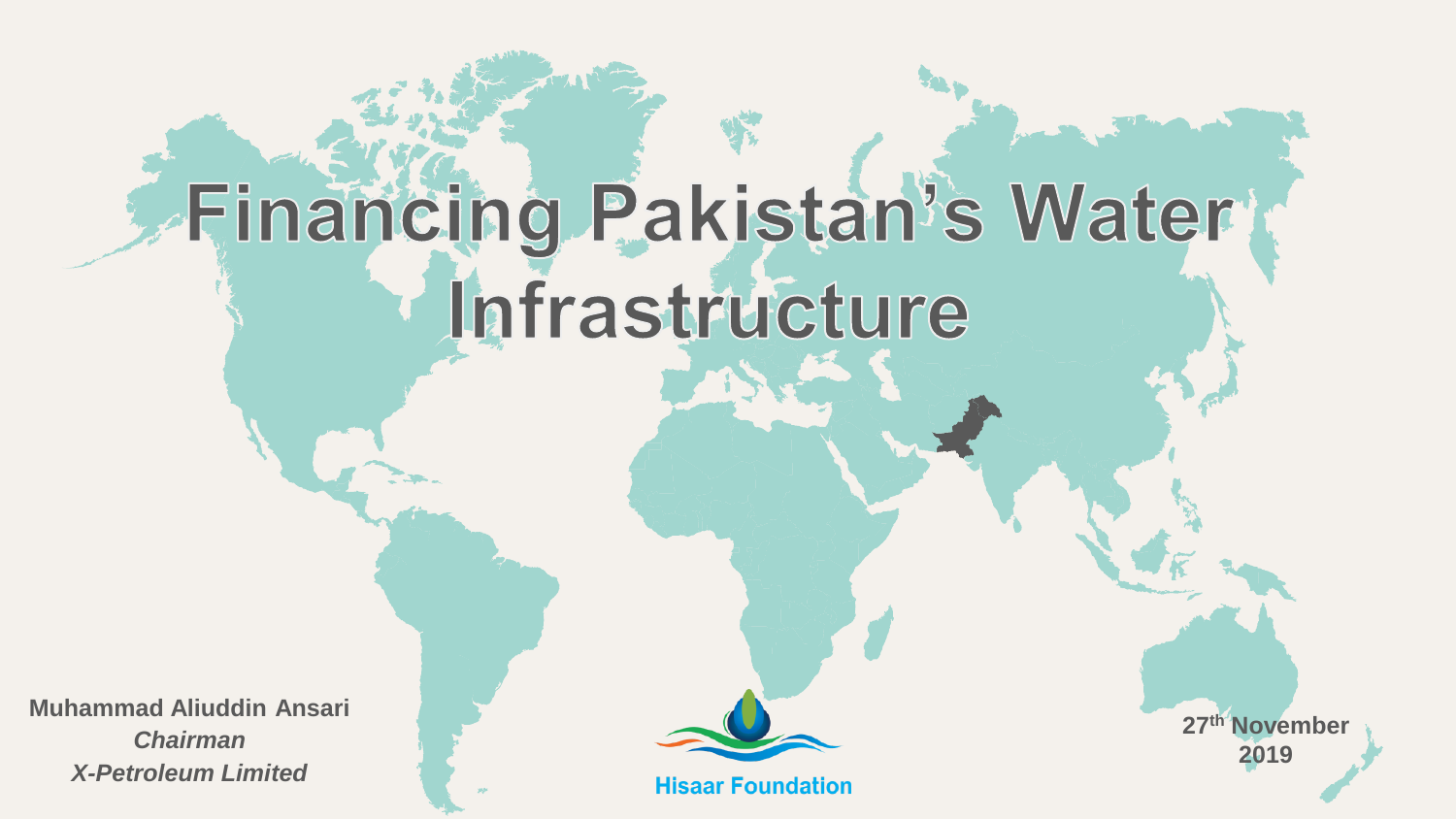

#### Water Infrastructure Requirements **CATCHMENT**  $\longrightarrow$  **TREATMENT**  $\longrightarrow$  **DISTRIBUTION** Storage dams, **Surface** reservoirs, Service catchment areas Filtration, Disinfection, Desalination (incase of sea-water) Pumping stations coupled with major and minor pipeline network, Tankers **CONSUMER WATER SOURCE**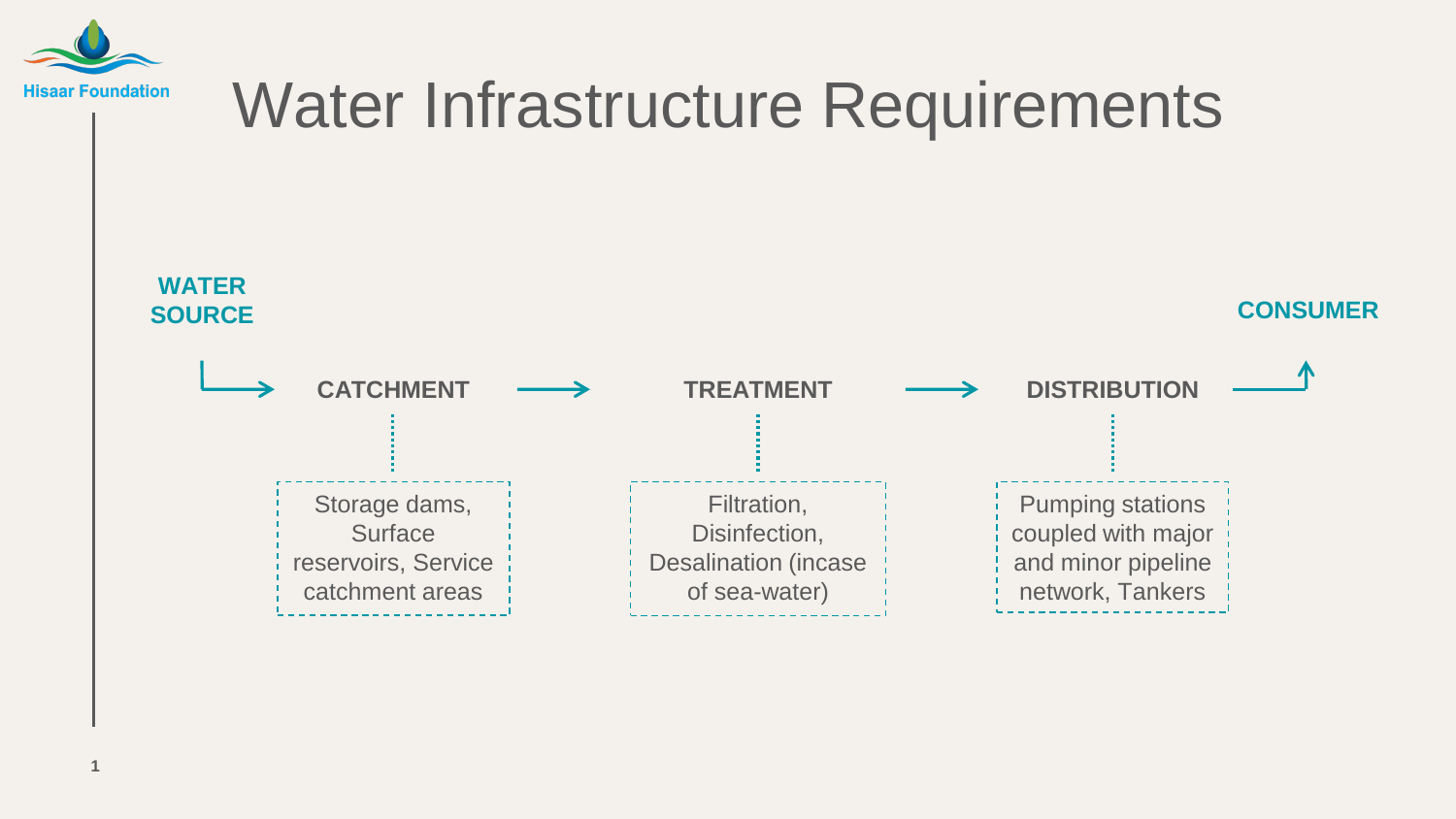

### Water Infrastructure



- Major reservoirs: 3 (~14 MAF storage)
- Barrages: 18
- Head works: 4
- **Inter link canals: 12**
- Canal systems:  $44$  (average  $-1,275$  km)
- Watercourses: 107,000 (average 15 km)
- Hydropower capacity: 9,732 MW
- Irrigated area: 27 million acres

The **economic costs to Pakistan** from poor water management and sanitation is **~USD 12 billion per year** while that of Indus Delta degradation is **USD 2 billion per year**

Pakistan's water economy and its value chain needs to be protected through investment in its water infrastructure.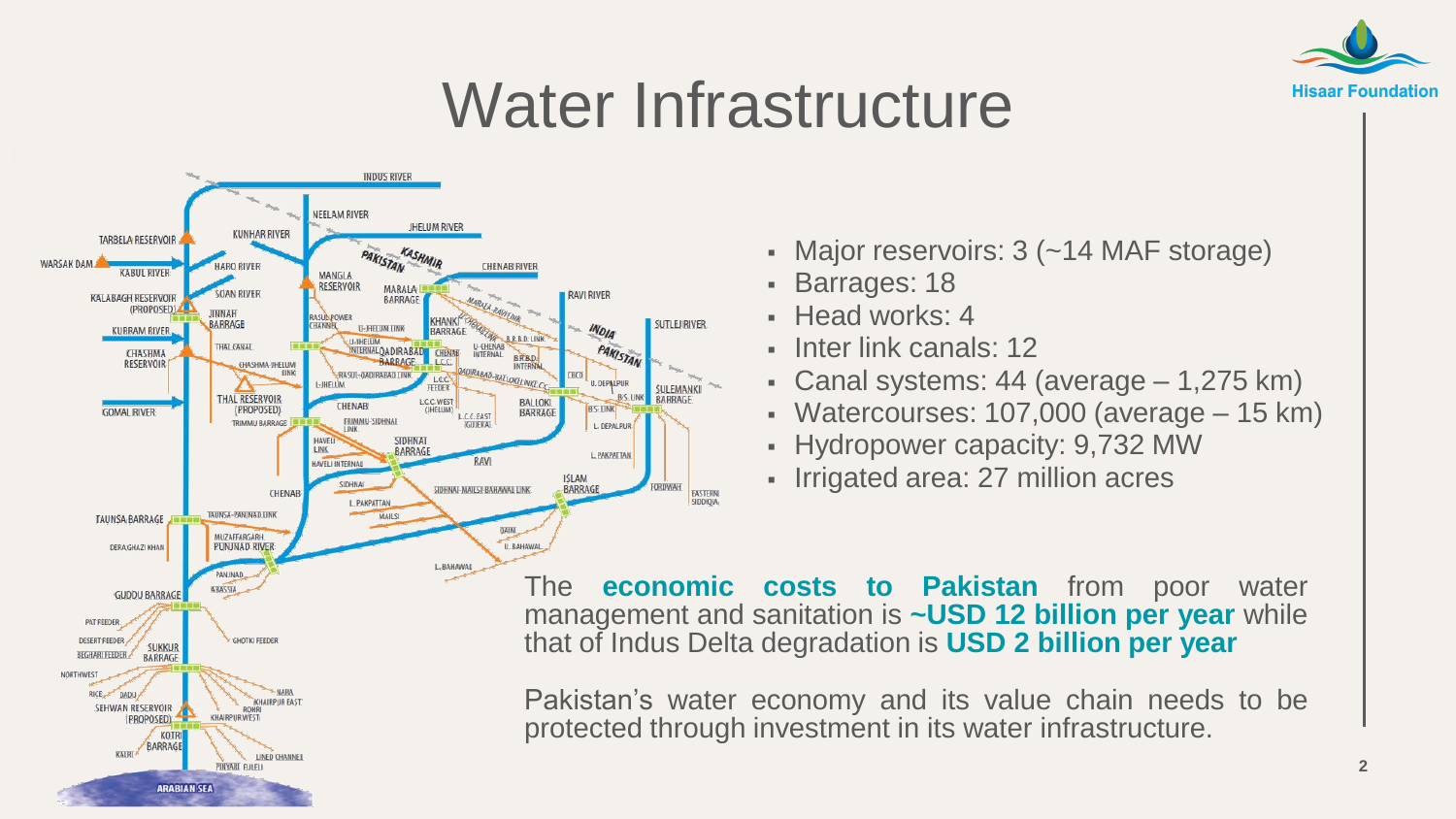

### Water Infrastructure



Water Distribution **Infrastructure** 

Hydropower **Generation** 

Water Treatment and Recycling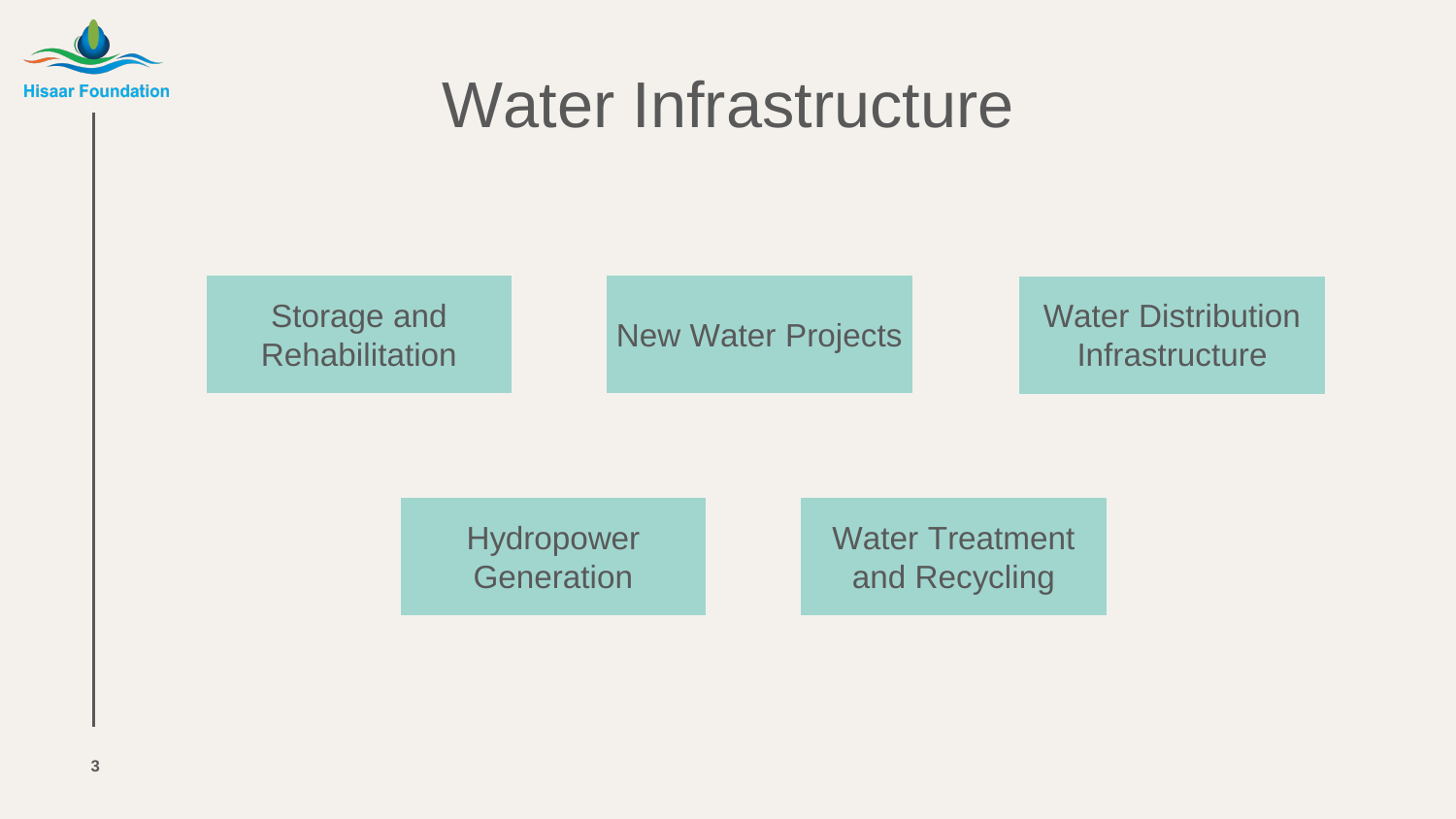

# Storage and Rehabilitation Projects

- **Storage per capita for Pakistan is 141m<sup>3</sup> (10 times lower than** world average)
- The largest water reservoirs of Pakistan are almost 50 years old and require **major overhaul and infrastructure rehabilitation**
- **Infrastructure rehabilitation projects (like dam extensions) and** storage projects (like new dams) can give a boost to water value chain
- **Example investments are required in the storage and** rehabilitation projects **(maintenance costs)** to keep the water infrastructure operational



including rehabilitation and extension of Tarbela, Mangla, Warsak dams and barrages and storage capacities in Punjab, Balochistan and KPK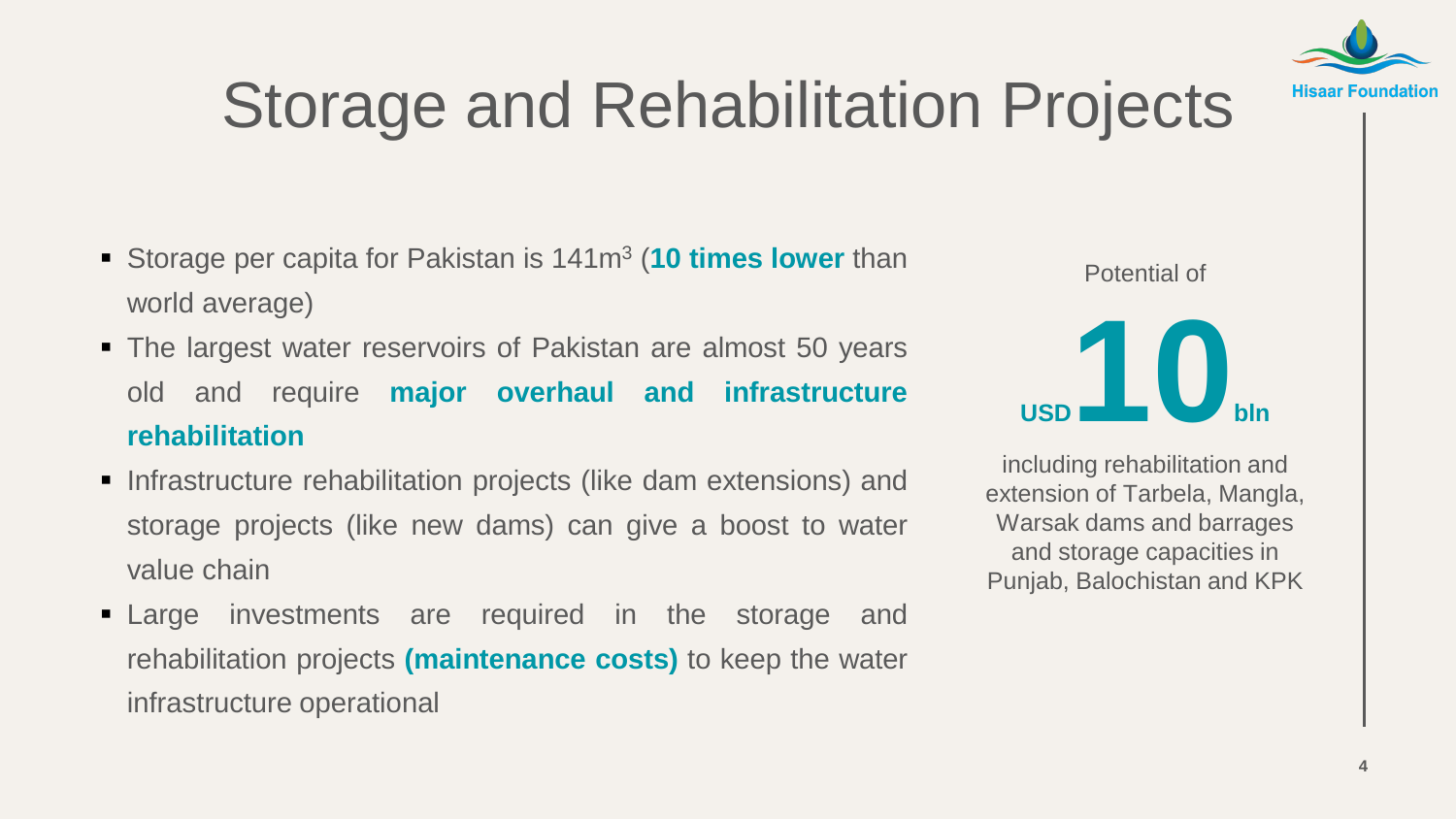

# Hydro Power Generation

- In Pakistan, water projects are generally associated with power generation with **energy component as the only revenue stream**
- Private sector has recently stepped into hydro power sector of Pakistan with hefty **investments of ~USD 8 billion**
- **Private sector is comfortable on hydro generation rather than** dedicated water projects as **these projects are backed by government guarantees** making them financeable

Potential to generate



vs current operational generation of ~10GW including all CPEC and private sector hydro projects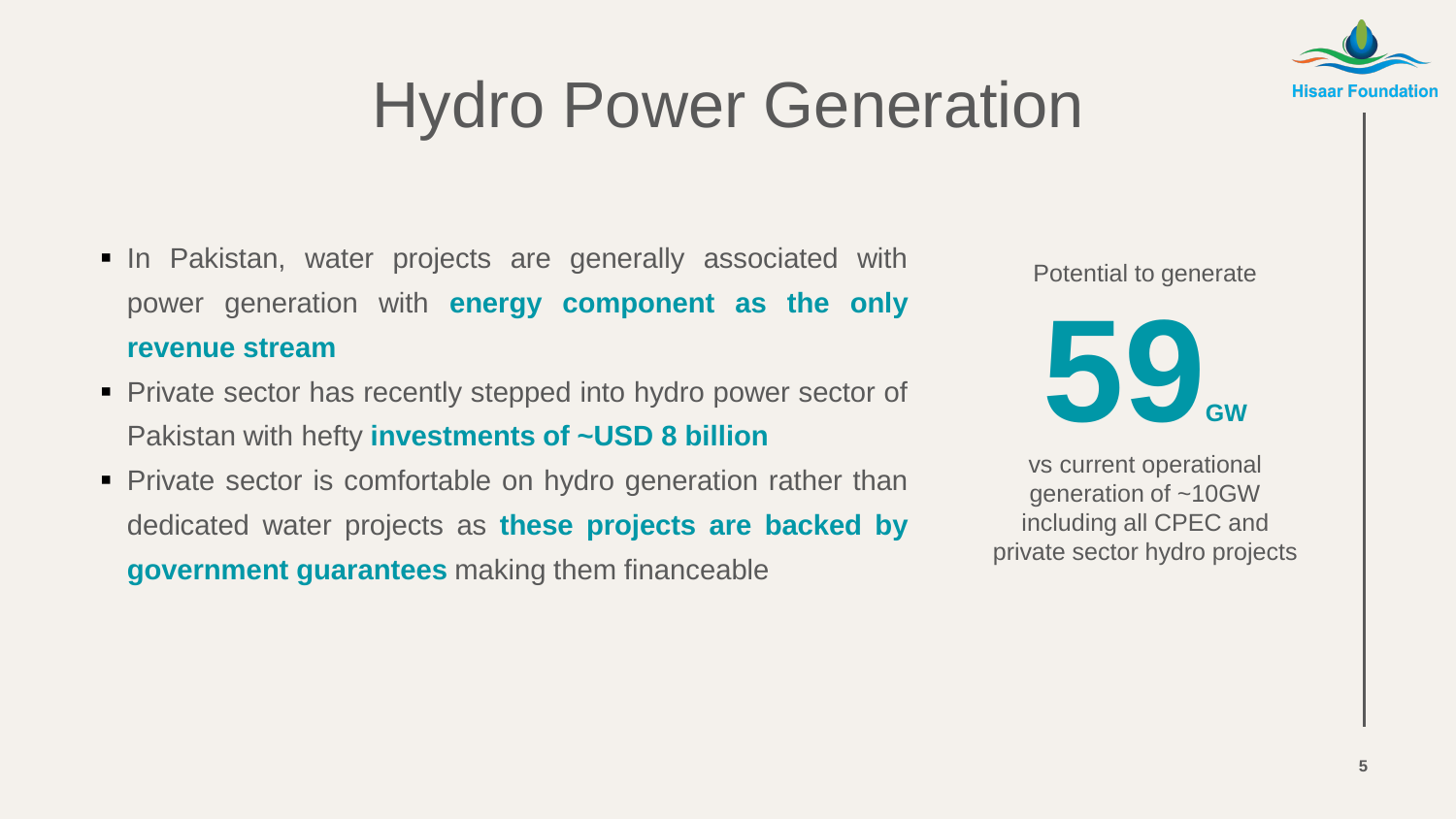

# Water Treatment and Recycling

- Only **36% of the population has access** to safely managed drinking water in Pakistan
- **EXTERN** Limited or no dedicated water treatment and recycling projects major investment required in Pakistan
- With a coast line of ~1,000km, there is a **potential for water desalination** projects but costly
- **Regeneration of water through desalination and recycling** would add to supply

Less than



capacity to treat total urban waste water and only 2% is treated with majority of treatment plants not operational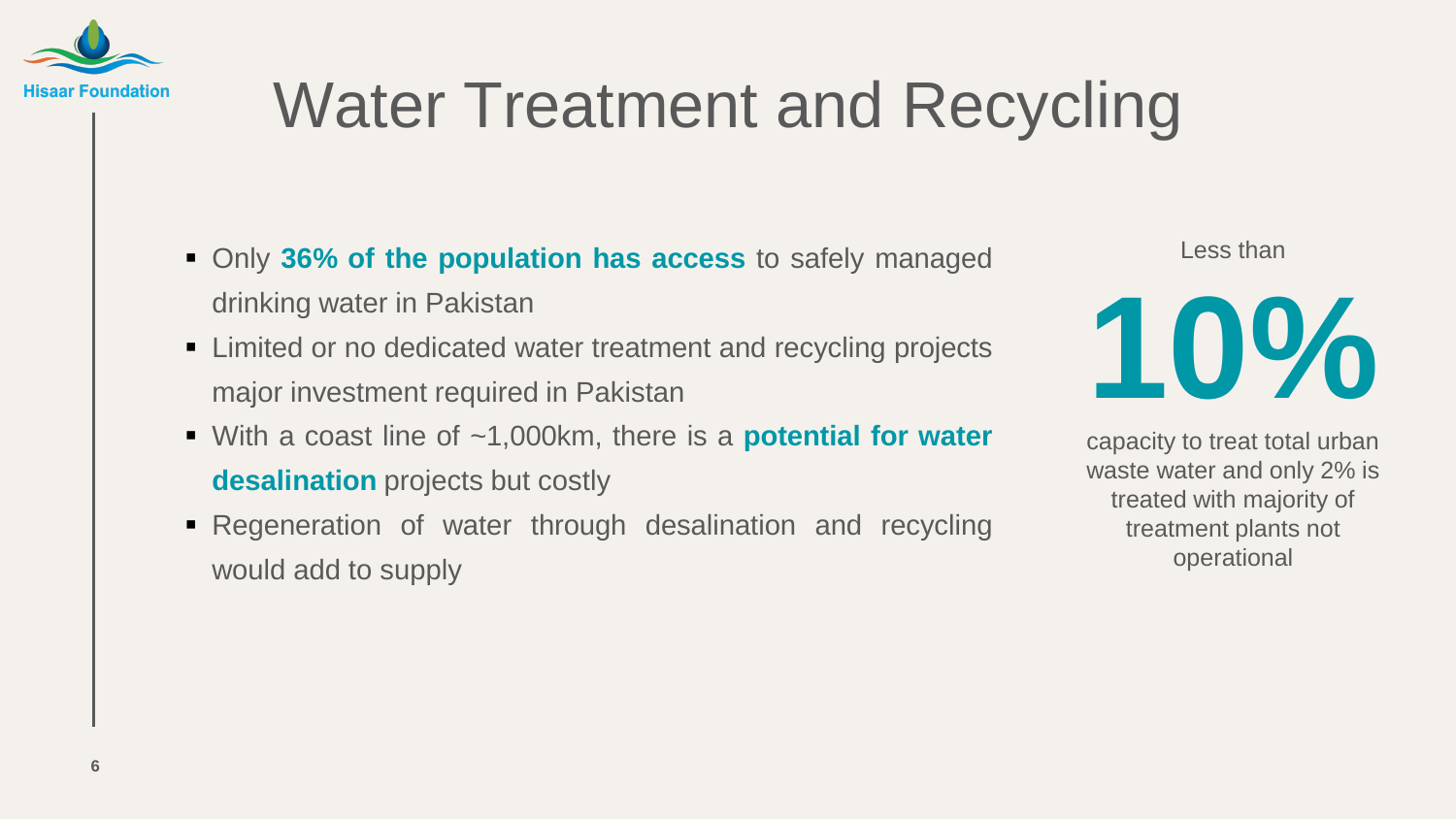

# Water Distribution Infrastructure

- Water distribution infrastructure in Pakistan has **~30% system losses**
- Almost all pipeline projects are done by government with no private sector involvement
- Government projects take a **decade to execute with operational inefficiencies** leading to increase in project cost
- Public private partnership model can be utilized for **implementation of pipeline projects on return-on-assets basis** (similar to SSGC/SNGPL for gas network)

Karachi itself require



of additional pipeline infrastructure to cater for its current water demand. K-IV pipeline project was approved in 2011 but yet to commence with a cost increase of ~200%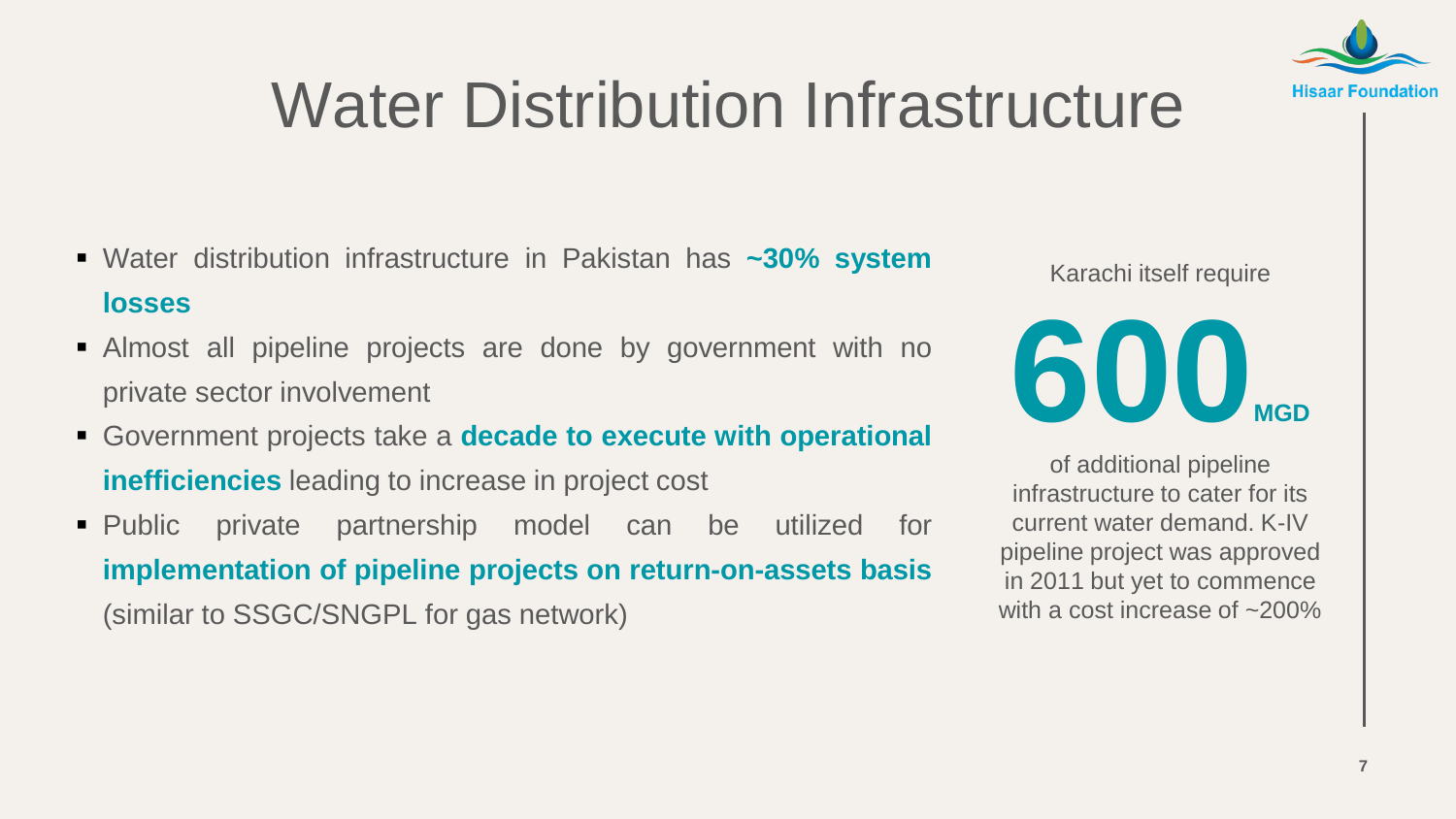

## Payment for Water Services



**Pakistan**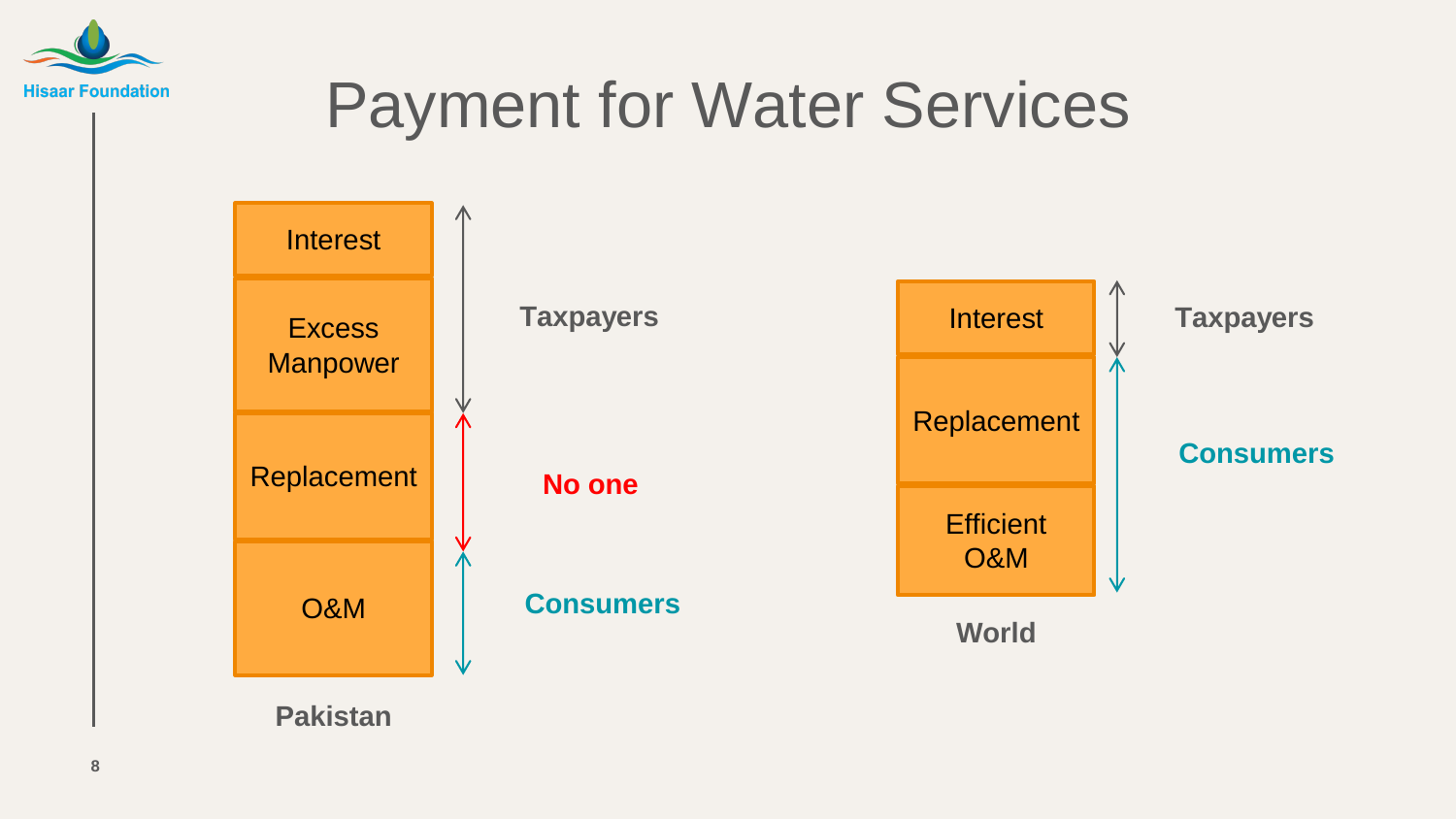# PPP Model



- There is a need to invest billion of dollars in Pakistan's water infrastructure to protect water economy
- There is also a need to bring in greater efficiency in project implementation
- The sustainability of these investments needs to be improved through appropriate water tariffs
- **Projects can be funded and built by the private sector to reduce investment burden on** government, accelerate project timelines and promote greater efficiency
- This PPP model would not be dissimilar to the role of government in IPP projects but is more complex and political in nature therefore there is a need for appropriate role of government guarantees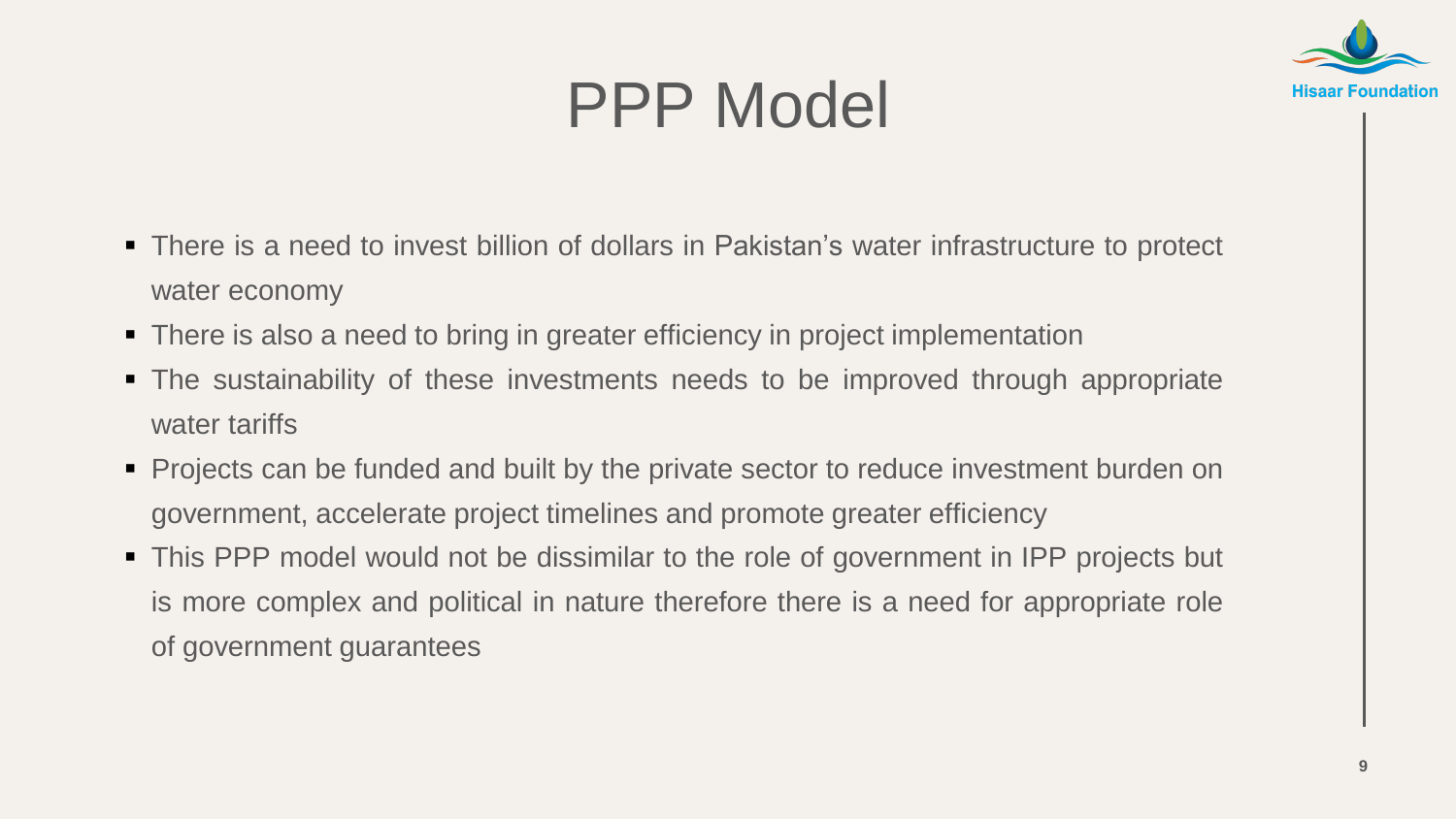#### PPP Model



**Hisaar Foundation**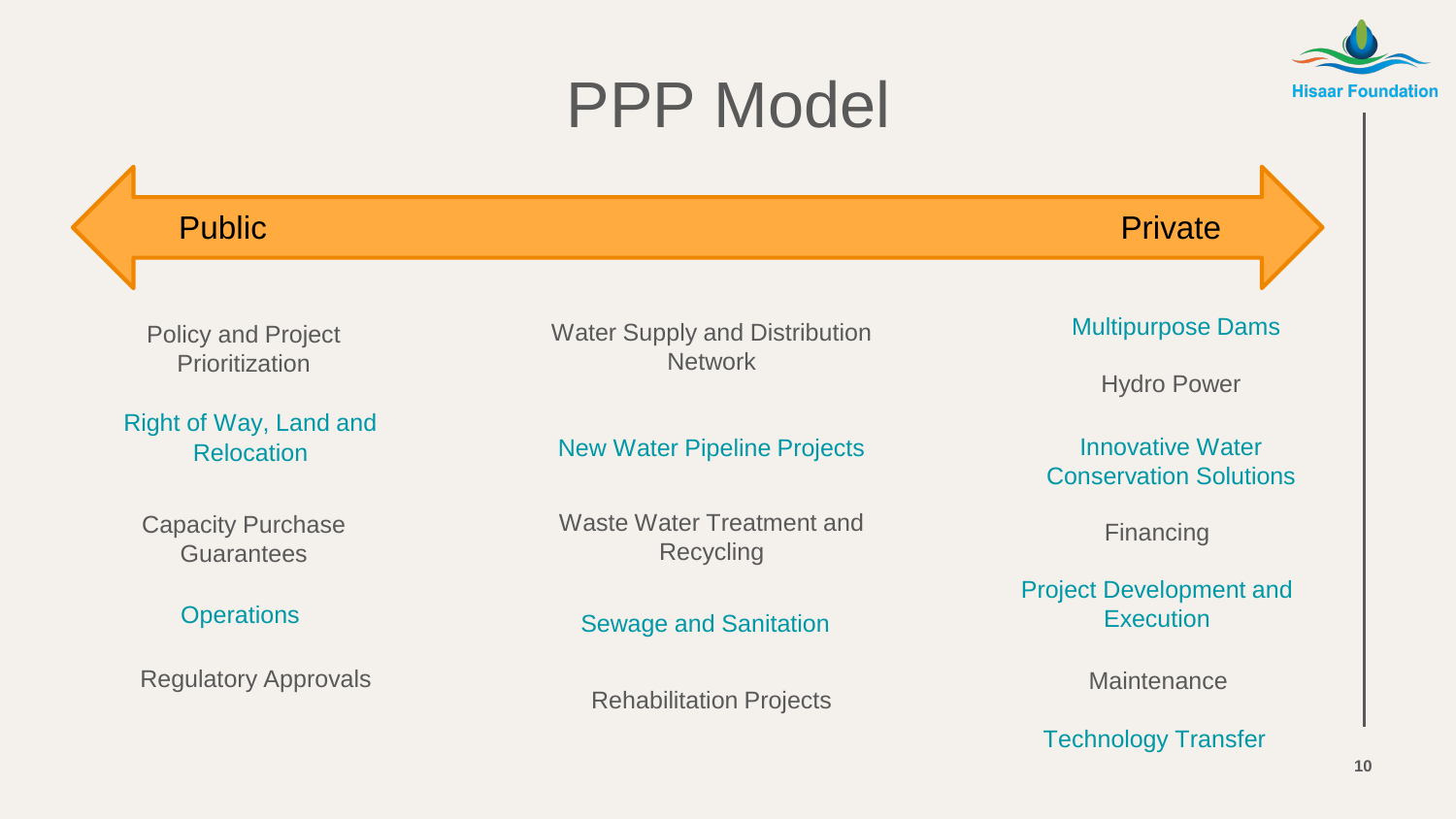

# Learning From Other Sectors

- During early 1990s, experts projected acute power shortage in Pakistan and it was decided to attract private investment in power sector through **introduction of independent power projects** in the system
- **IPPs were given attractive returns and government played their role** as a guaranteed power purchase entity and transmission infrastructure provider
- Similar was the case with Thar resource development where **government became a partner to private sector (under PPP model)** and provided sovereign guarantees, allocated project area and developed all necessary infrastructure
- In both cases, the **government de-risked the sectors** through provision of guarantees and partnerships
- In order to attract private investment in water sector government will have to **incentivize first few projects** by following a model similar to IPPs (already tested and in its 25th year of implementation)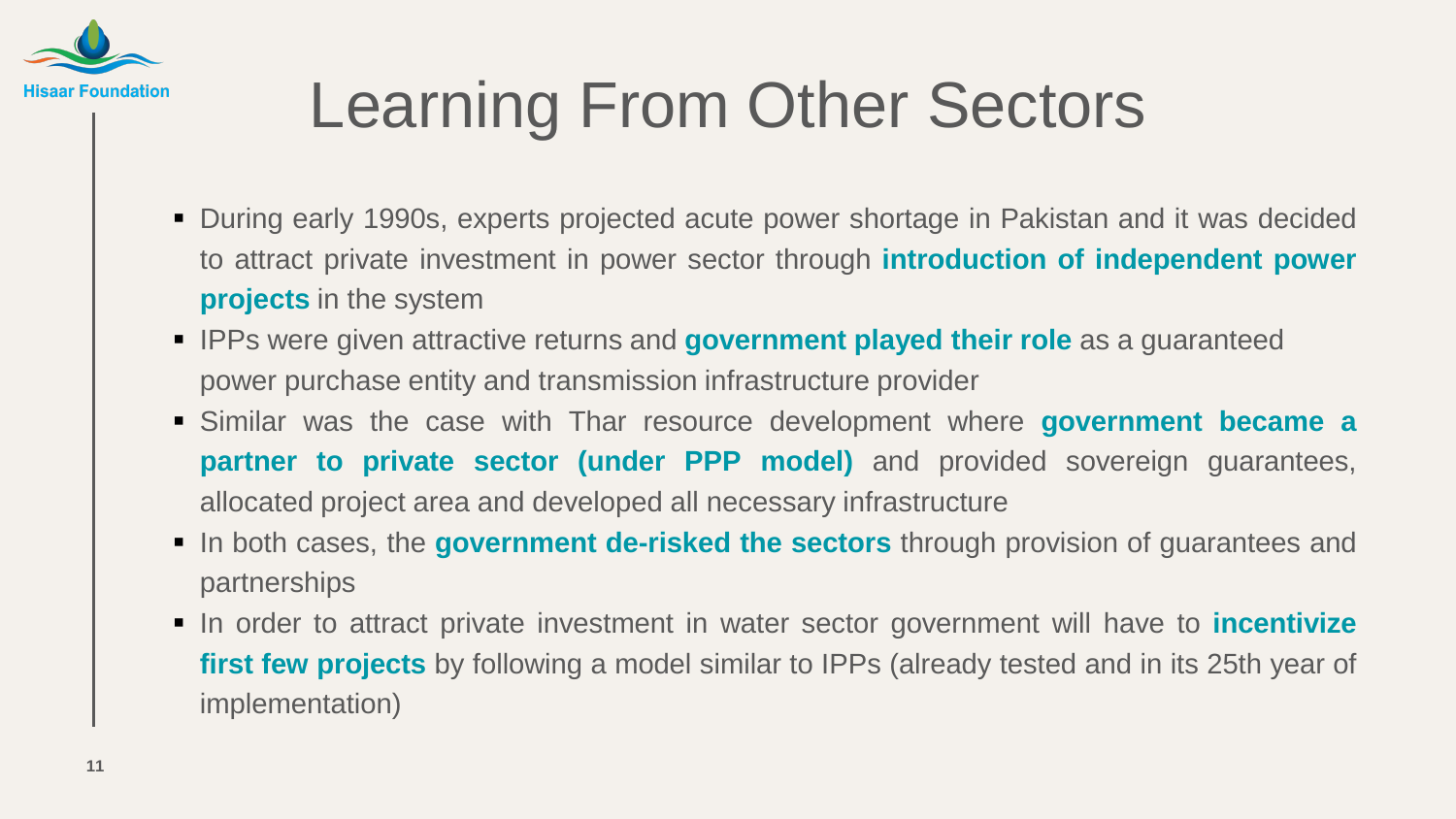# Sindh Engro Coal Mining (SECMC)

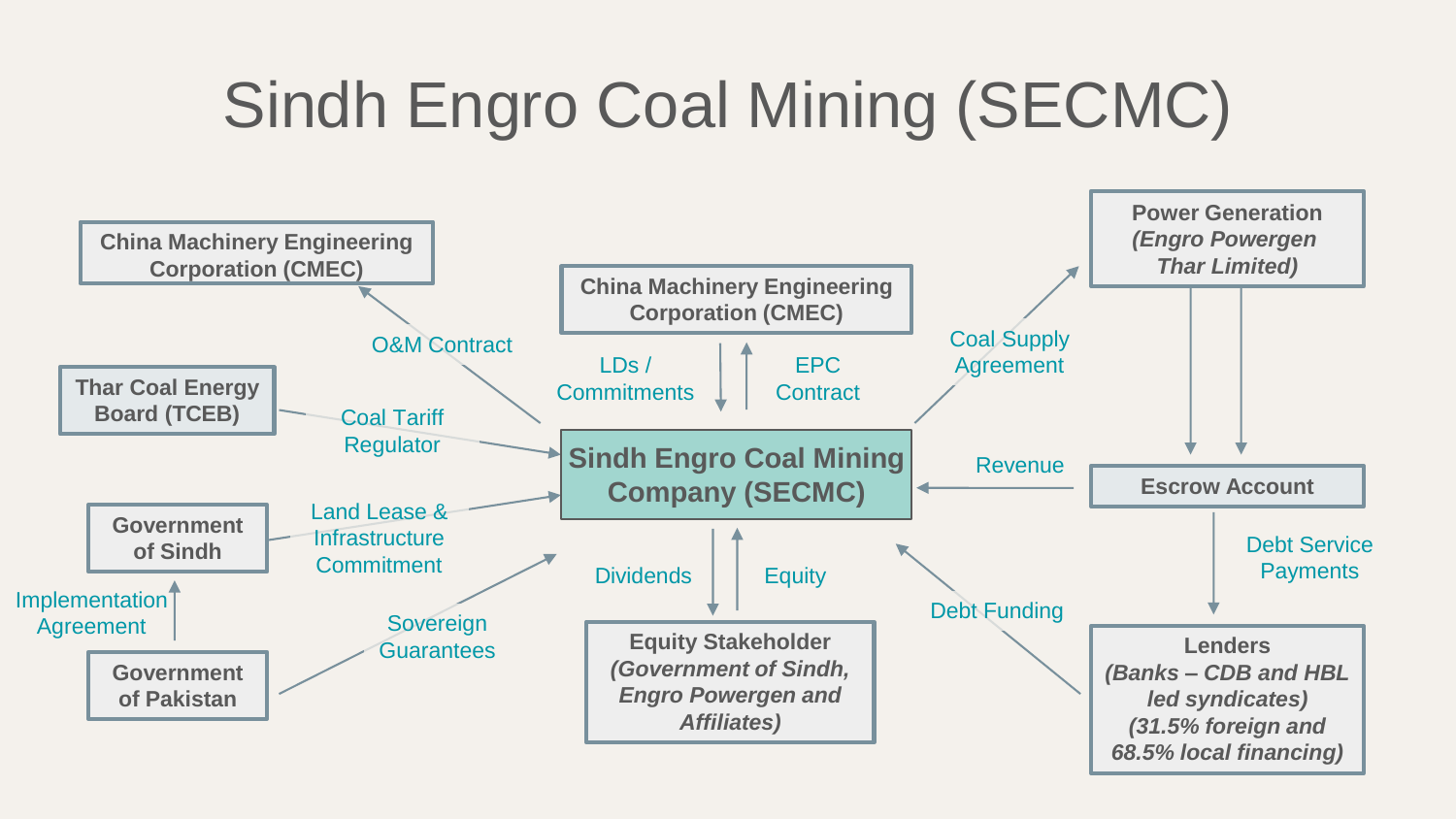

# Applying IPP Model to Water Sector

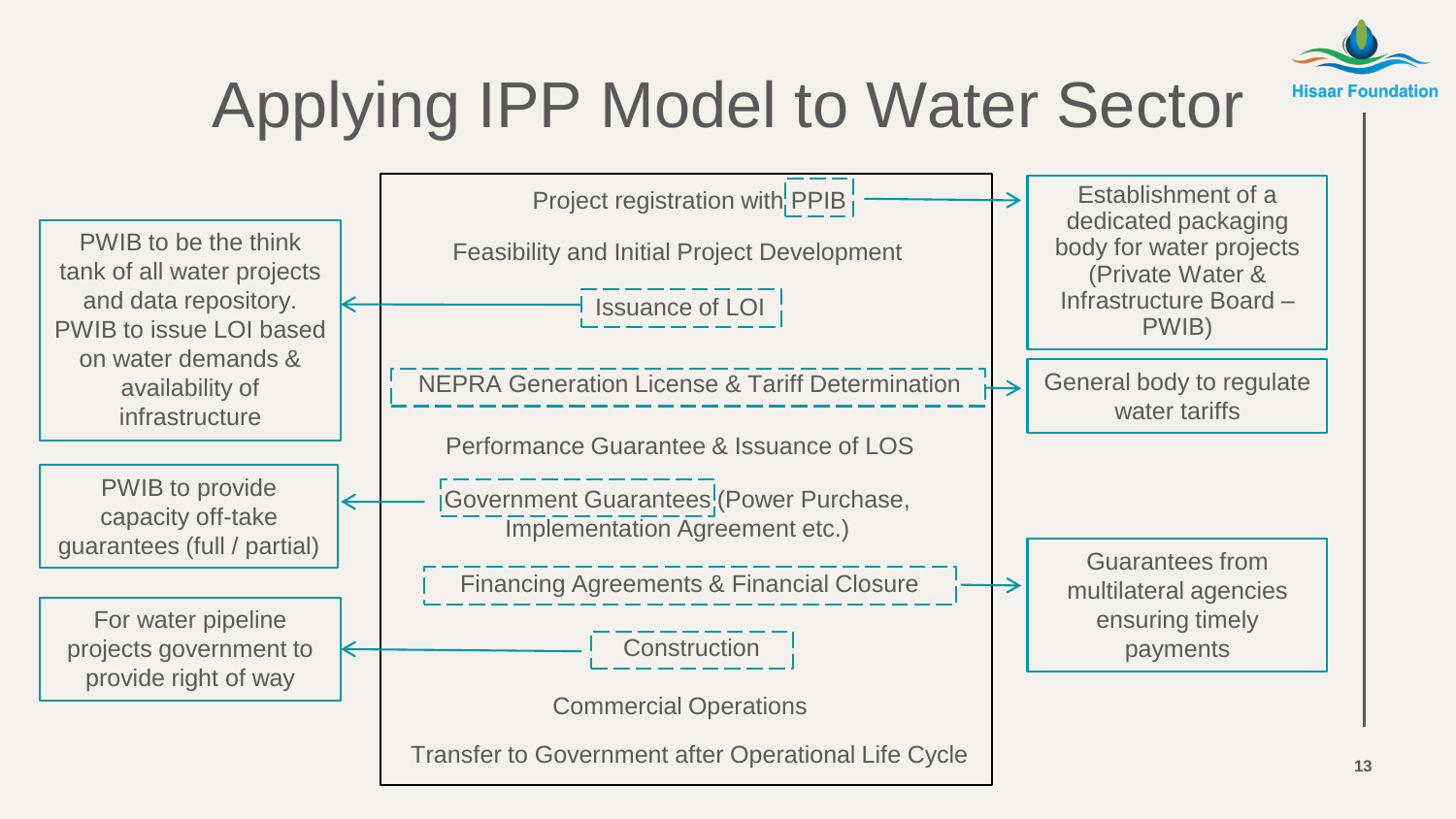

#### Stakeholder Roles

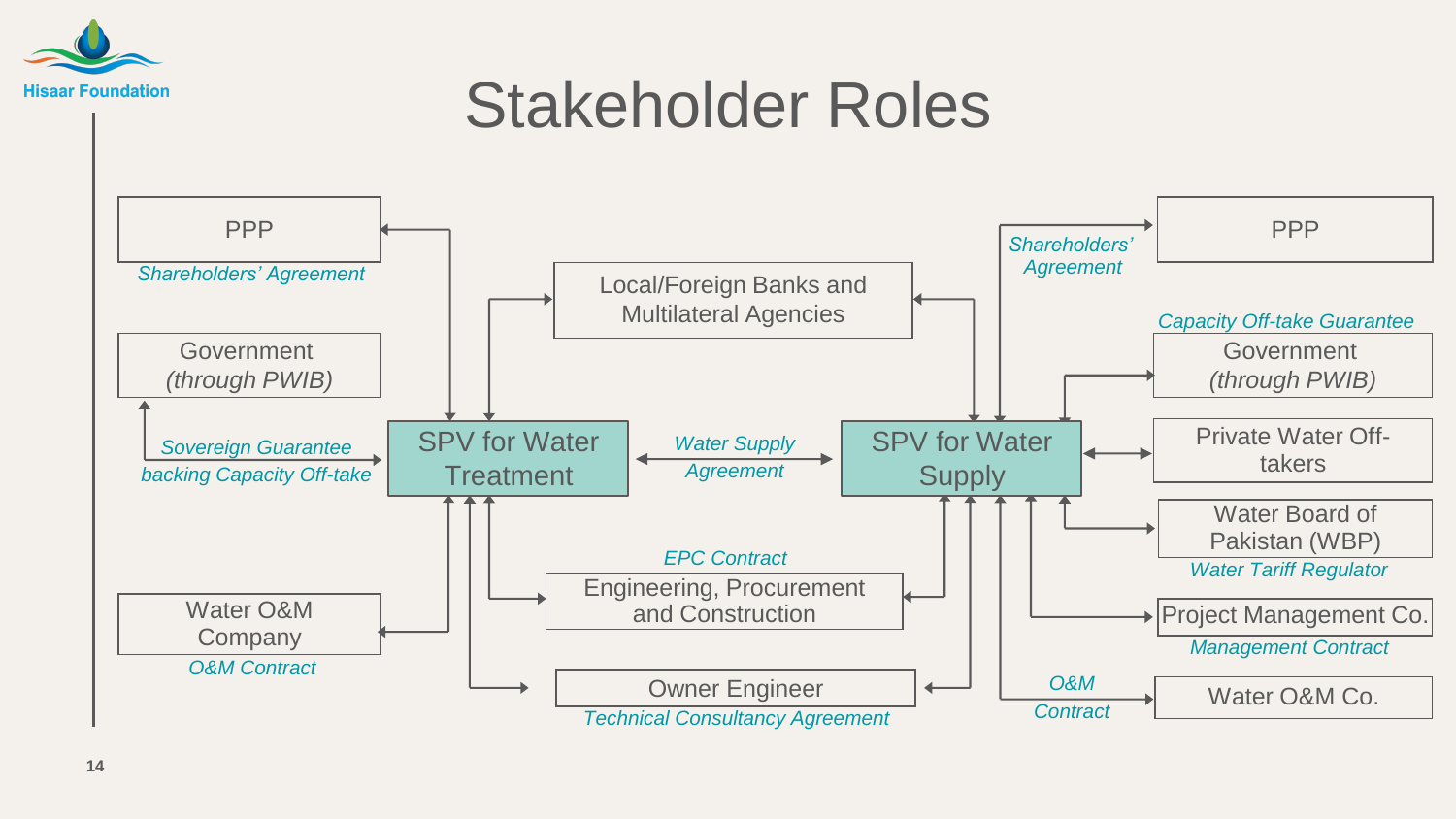

# Hydro Power Projects (CPEC / Private) Hisaar Foundation

| <b>Project</b>                    | <b>Type</b>                        | <b>Capacities</b>            | <b>Sector</b>  | <b>Project Cost</b><br>(USD billion) |
|-----------------------------------|------------------------------------|------------------------------|----------------|--------------------------------------|
| Suki Kinari                       | <b>Power Generation</b>            | 870 MW                       | <b>Private</b> | 1.7                                  |
| Kohala                            | <b>Power Generation</b>            | 1,100 MW                     | Private        | 2.2                                  |
| Karot                             | <b>Storage + Power Generation</b>  | <b>720 MW</b>                | <b>Private</b> | 1.7                                  |
| Dasu Dam                          | Storage + Power Generation         | 4,350 MW + 1.4 billion $m^3$ | Government     | 4.2                                  |
| Daimer Bhasha                     | <b>Storage + Power Generation</b>  | 4,500 MW + 10 billion $m^3$  | Government     | 14                                   |
| Neelum Jhelum                     | Partial Storage + Power Generation | 969 MW + 8 million $m3$      | Government     | 5.1                                  |
| Extension of<br><b>Major Dams</b> | <b>Storage + Power Generation</b>  |                              | Government     | $\overline{1}$                       |
| Mohmand                           | Storage + Power Generation         | 800 MW and 1.5 billion $m3$  | Government     | 2.5                                  |
| Laraib                            | <b>Power Generation</b>            | <b>84 MW</b>                 | Private        | 0.25                                 |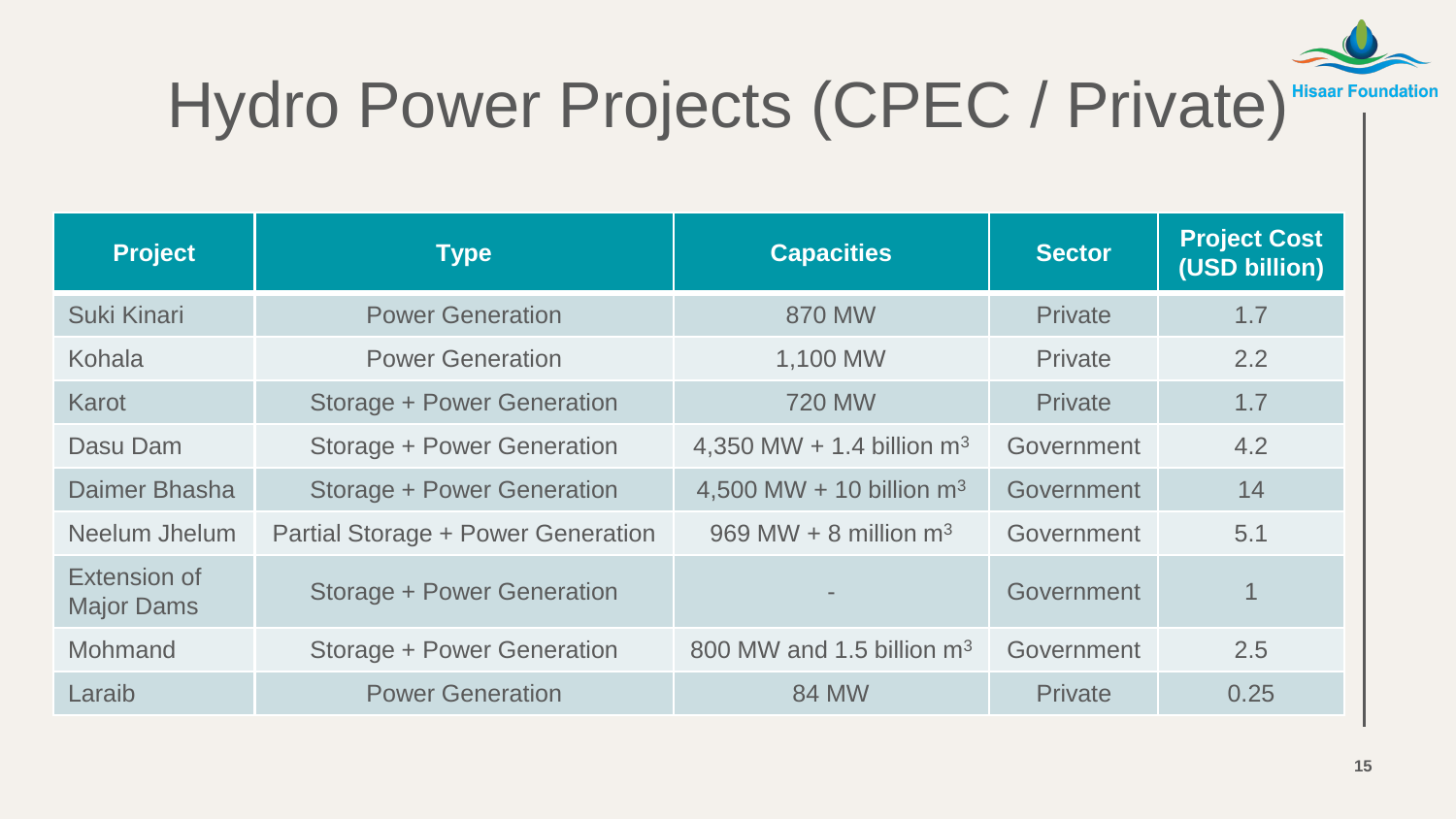

### **Conclusion**

- Private sector should be involved in **dedicated water projects under PPP model** where they bring management, financing and technical expertise while government provides land, right of way, technical support, regulatory approvals and appropriate guarantees
- **Pricing water appropriately** and implementing water tariff regime across country
- Formation of a **security packaging body (PWIB)** like PPIB
- Building a **national investment base for dedicated water projects** where Pakistani institutions become the owners and backers of water infrastructure, agriculture development and water value chain
- Connect water infrastructure projects to domestic capital and savers
- **Water bonds** can be raised to fund rehabilitation projects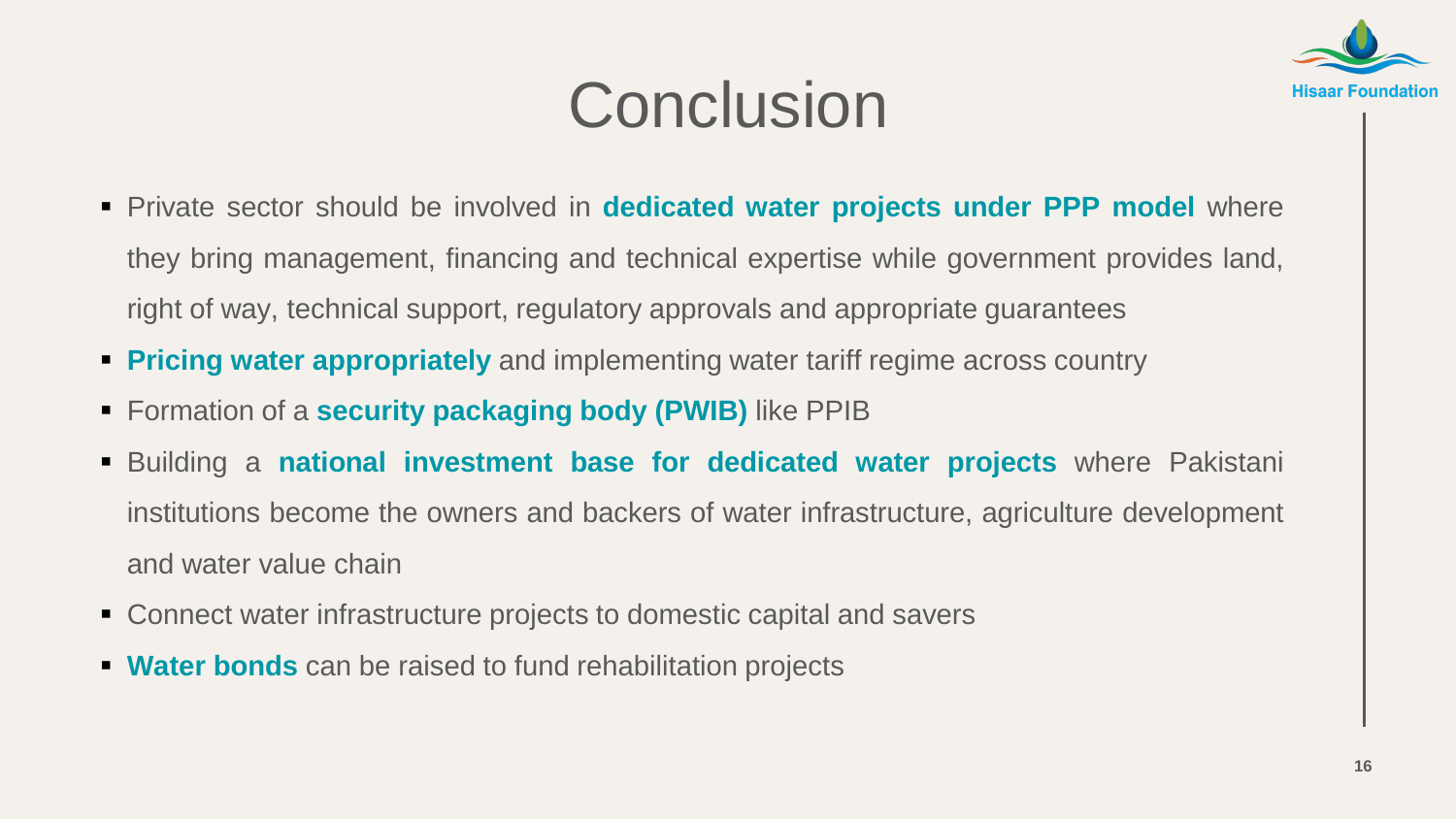

#### **Hisaar Foundation**

# Thank you!